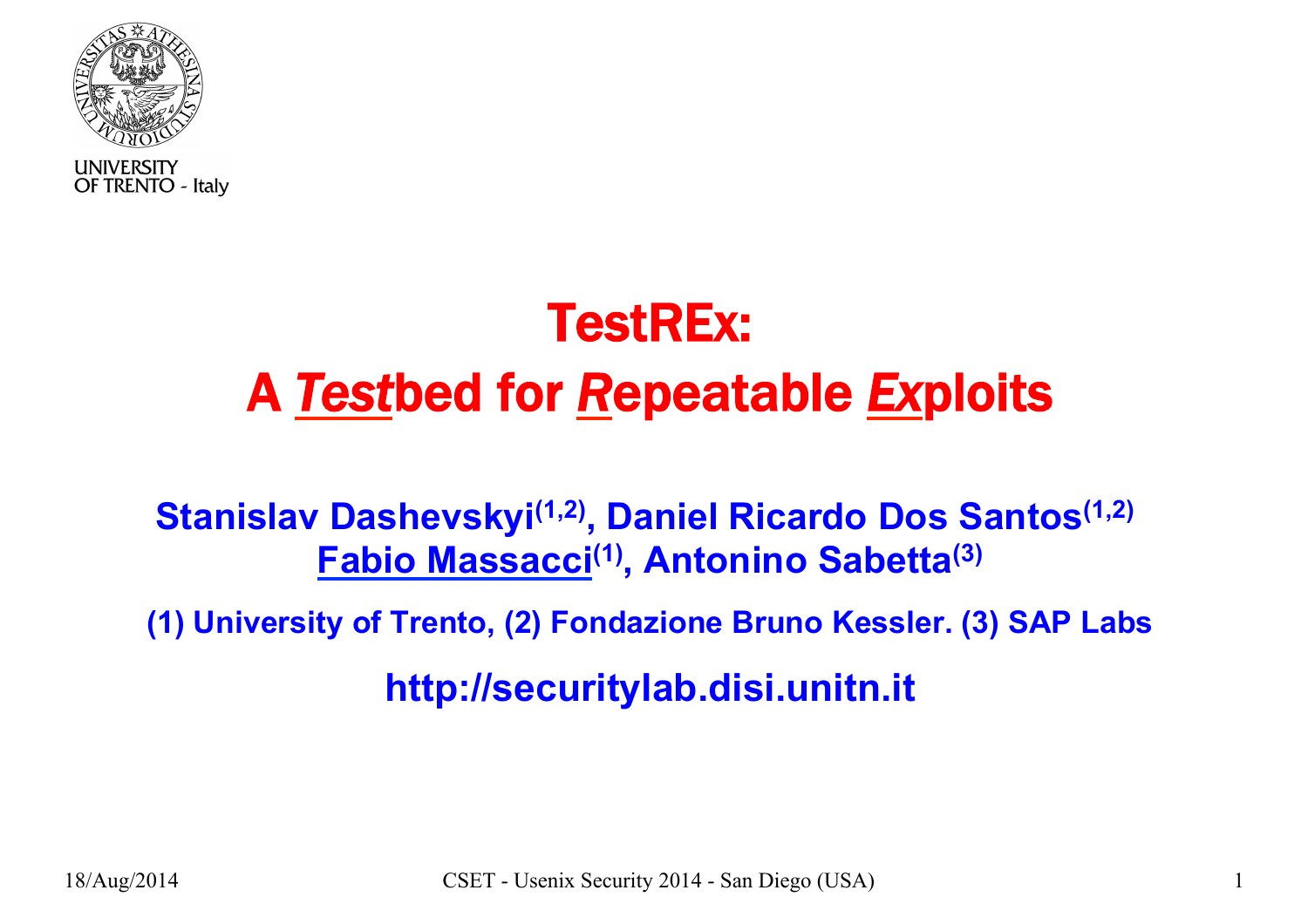

## **Exploits Collections**

**LINIVERSITY OF TRENTO - Italy** 

- **Systematic collection of exploits into a knowledge base** 
	- Exploit DB, OVSDB, Webgoat, etc.
- **Advantages for developers** *of* **exploited software** 
	- Provide evidence on actual risks of vulnerabilities
	- Study explicit/implicit causes of vulnerabilities, their connections
	- Insight for software analysis tools and testing approaches

#### • **What about developers** *using* **that software?**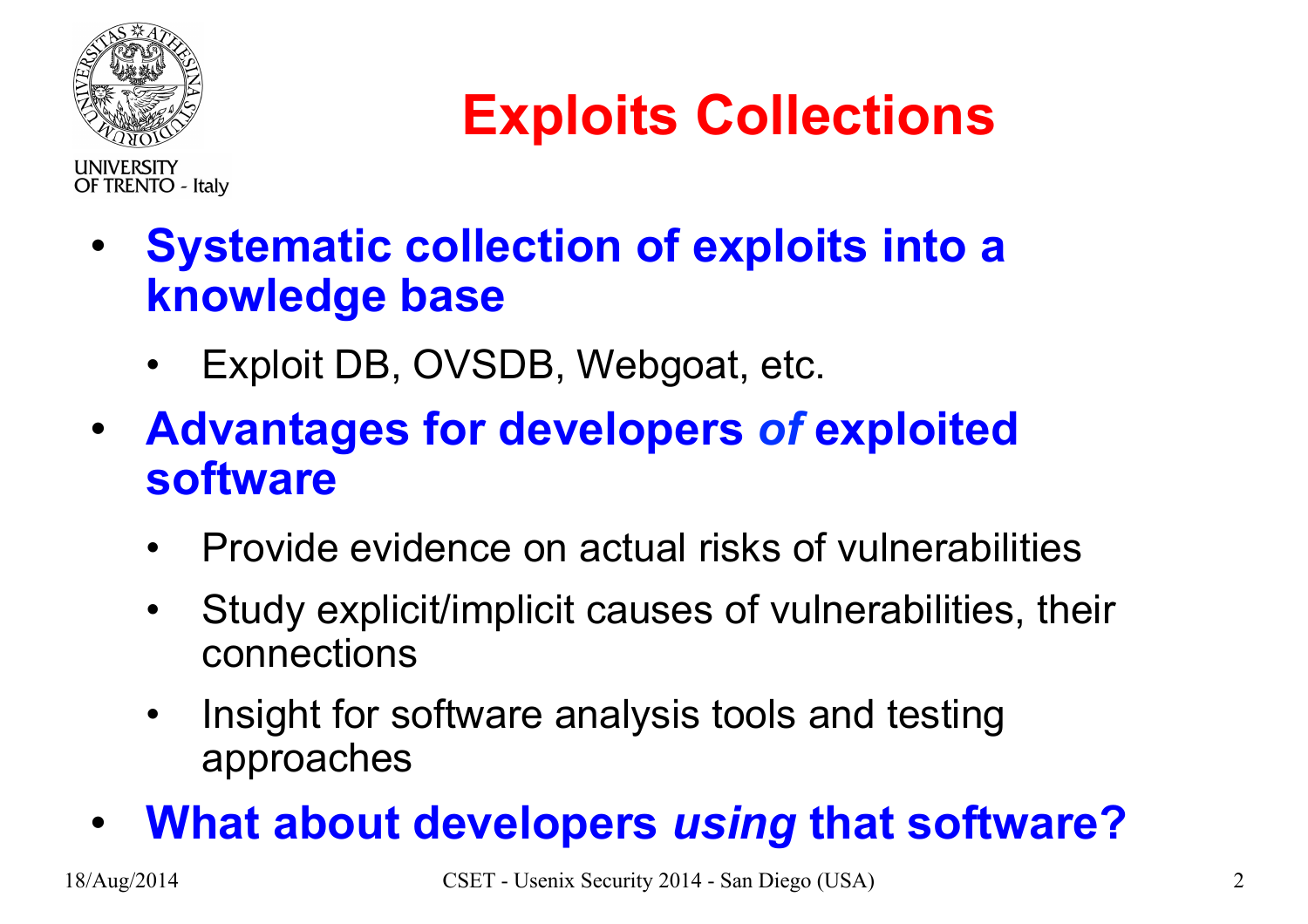

# **The 3° Party Developer Perspective**

**LINIVERSITY OF TRENTO - Italy** 

"Exploits, exploits every where. Nor a single script to run"

- T.S. Coleridge The Rime of the Ancyent Marinere
- (Free adaptation by Fabio Massacci)
- **How to actually "repeat" the exploit in my operational environment?** 
	- Applications use different platforms  $\rightarrow$  SQL injection for mySQL may not work in MongoDB
	- Software changes  $\rightarrow$  different exploits work for different versions
	- Software configuration does matter  $\rightarrow$  exploit only works if run in a particular OS
	- Essentially it is a "non-constructive existence proof"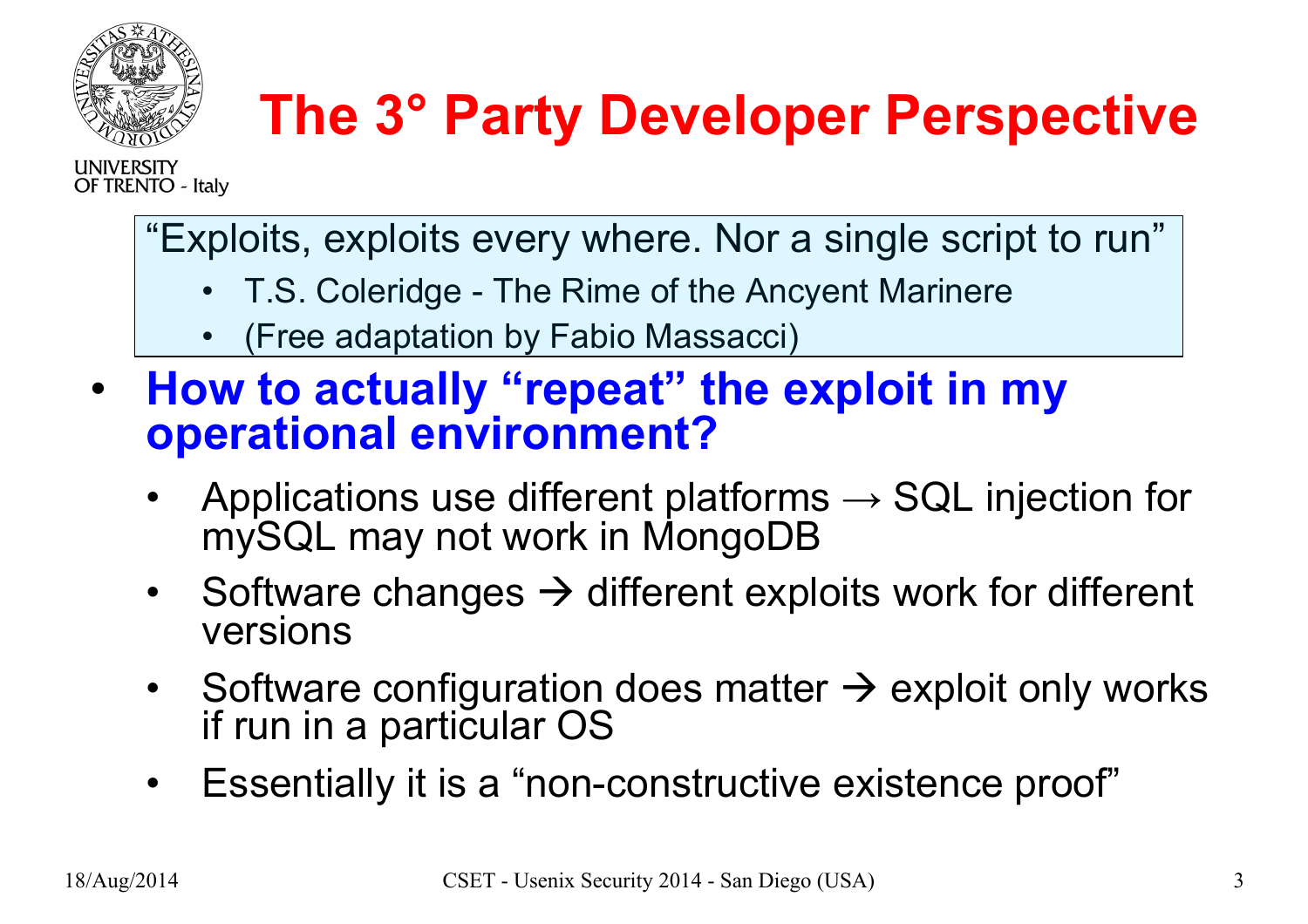

**LINIVERSITY** 

**OF TRENTO - Italy** 

**Getting more value out of the corpus!**

- **Apart from "documenting" an exploit, what other information do we want?**
- **Baseline Information** 
	- Exploit X successfully subverts a application A that is running in environment E
- **What 3° party developers really want to know is** 
	- Does X work on same A in updated E'?
	- Does X work on updated A' in same E?
	- Does X work on updated A', in updated E'?
- **Deploying and matching all possible software configurations and application versions…**
	- .. as automatically as possible…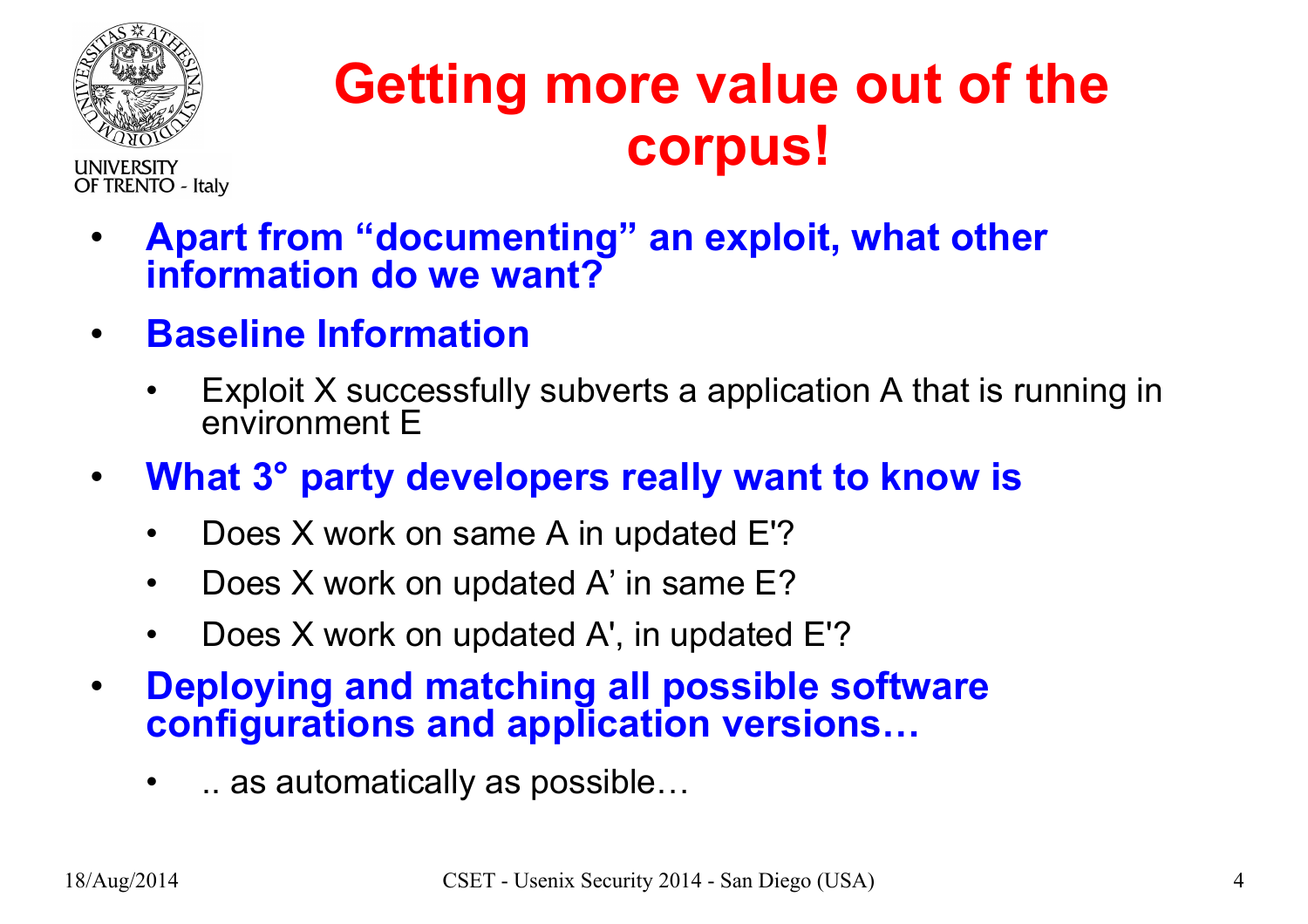

**UNIVERSITY** 

**OF TRENTO - Italy** 

**TestRex Baseline** 

• **Focus on Web-facing code (Java/JavaScript)** 

- **Building on top of the existing approaches** 
	- BugBox by Nilson et al.
	- MalwareLab by Allodi et al.

#### • **Objectives**

- Simple and modular architecture to deploy all kind of web-based applications
- "Actionable" information on applications, exploits, software and execution environments
- Report successful and unsuccessful exploits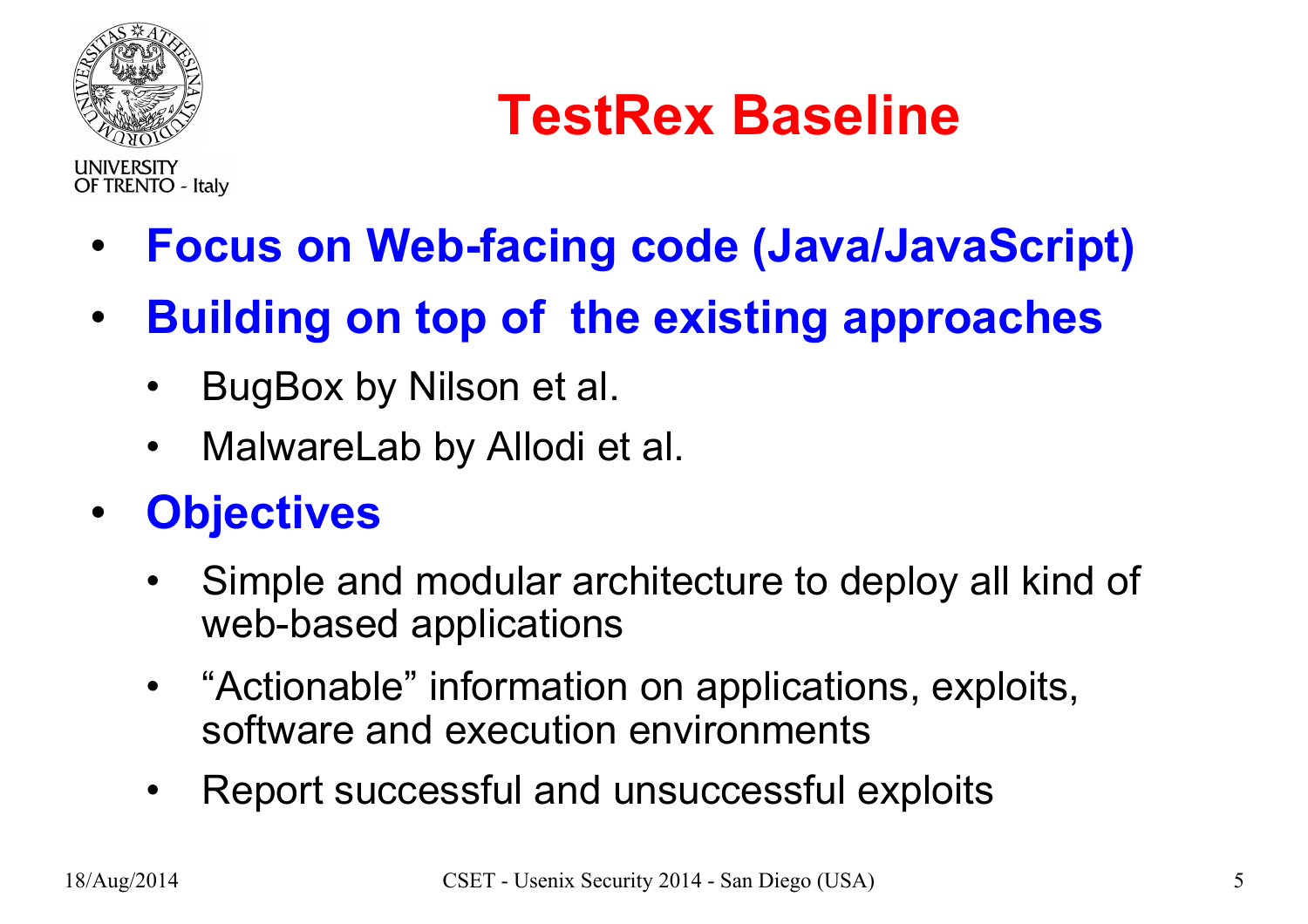

## **What is TestREx**

**UNIVERSITY OF TRENTO - Italy** 

- **10.000 feet's view** à **Management system for software environments** 
	- Provide an isolated "playground" per every application version and its corresponding software environment
- **Bird's eye view** à **Testbed for performing web application vulnerability experimentations** 
	- Automatically, via scripted exploits
	- Manually, by giving testers the access to the requested application from within its sandbox
- Low-level view  $\rightarrow$  Test suite for managing and **running scripted exploits against corresponding applications**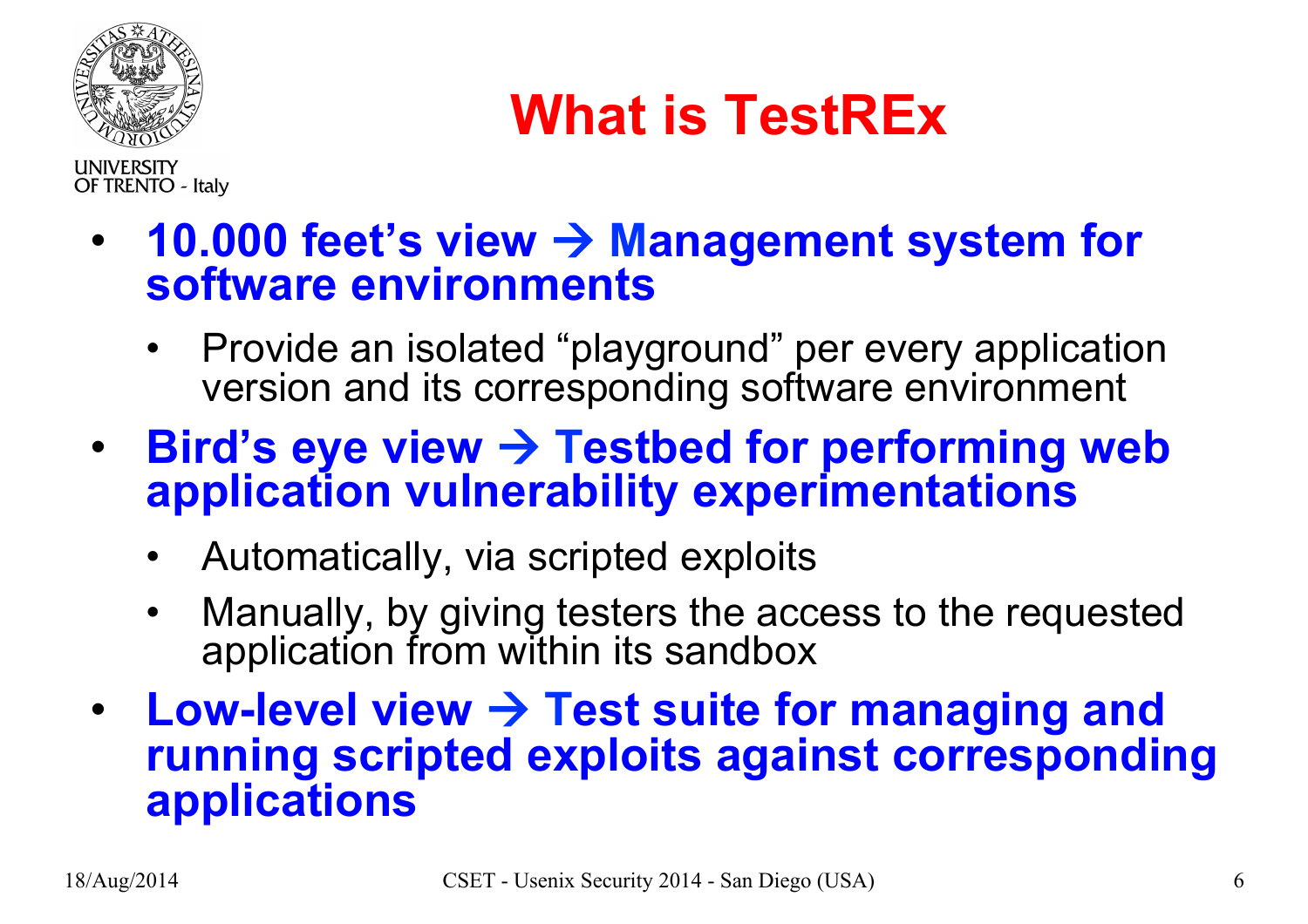

### TestREx: typical workflow

**UNIVERSITY** OF TRENTO - Italy

**TestREx** 



18/Aug/2014 CSET - Usenix Security 2014 - San Diego (USA) 7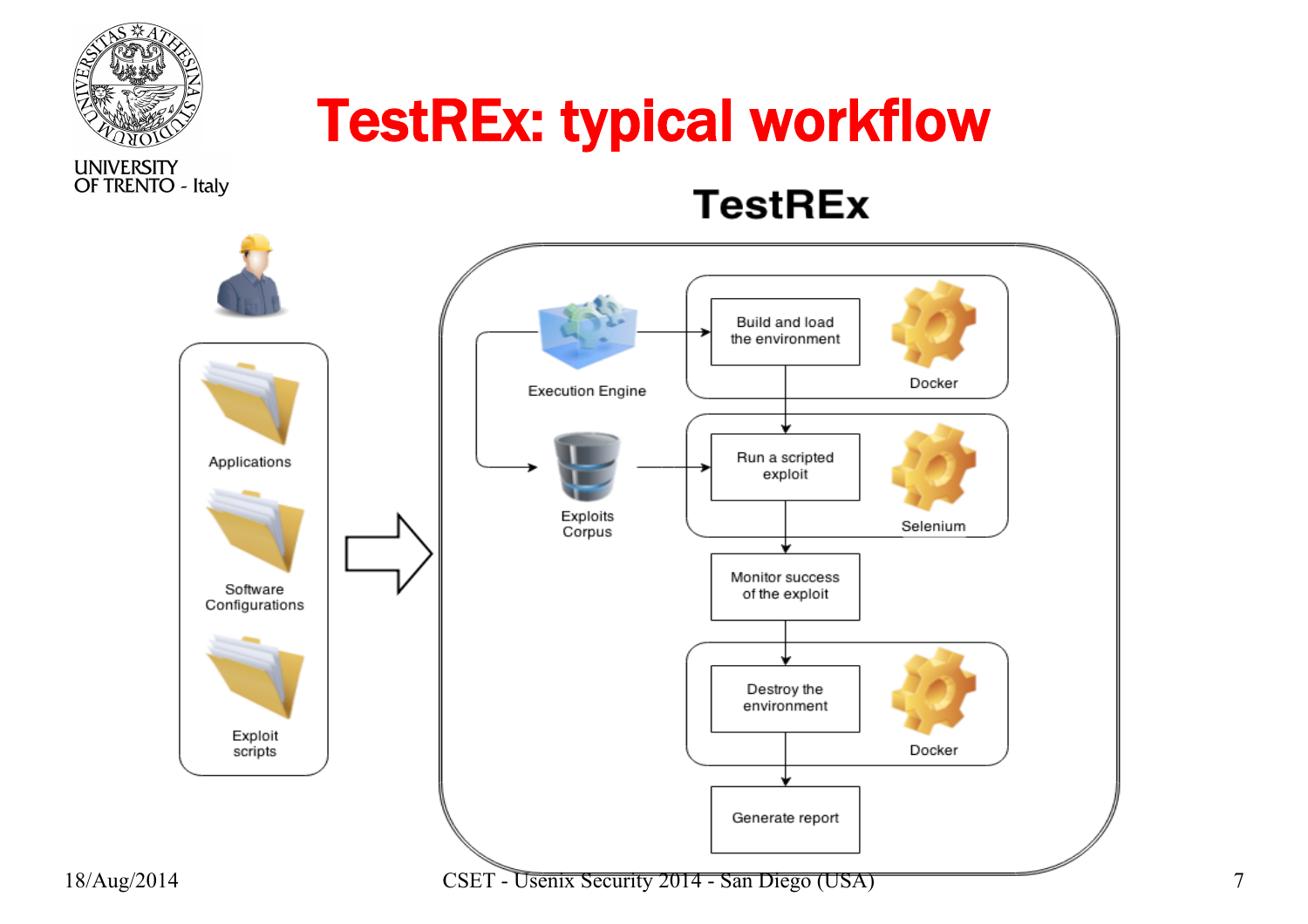



**UNIVERSITY** OF TRENTO - Italy

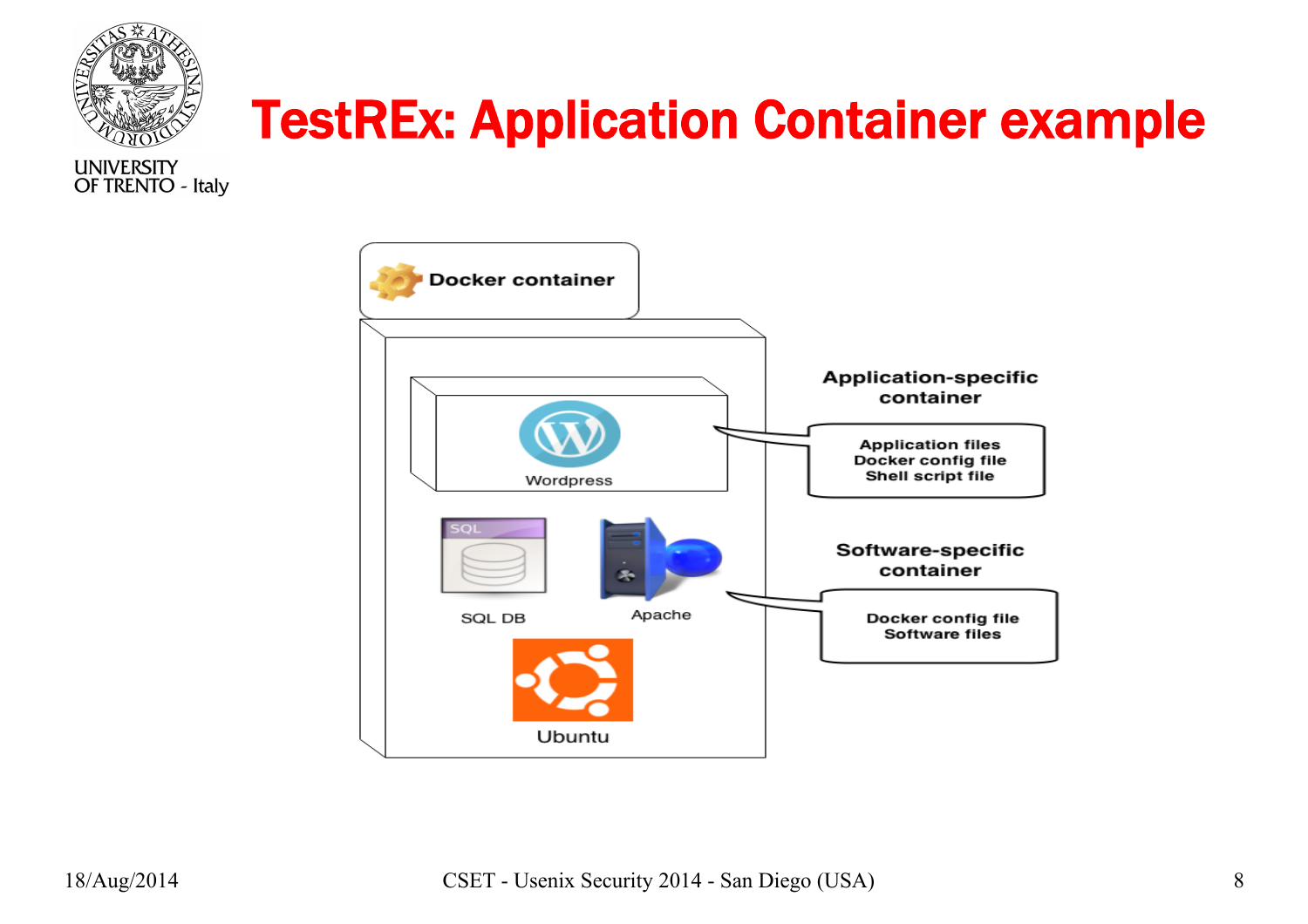

#### TestREx: Software Containers hierarchy

**UNIVERSITY** OF TRENTO - Italy



18/Aug/2014 CSET - Usenix Security 2014 - San Diego (USA) 9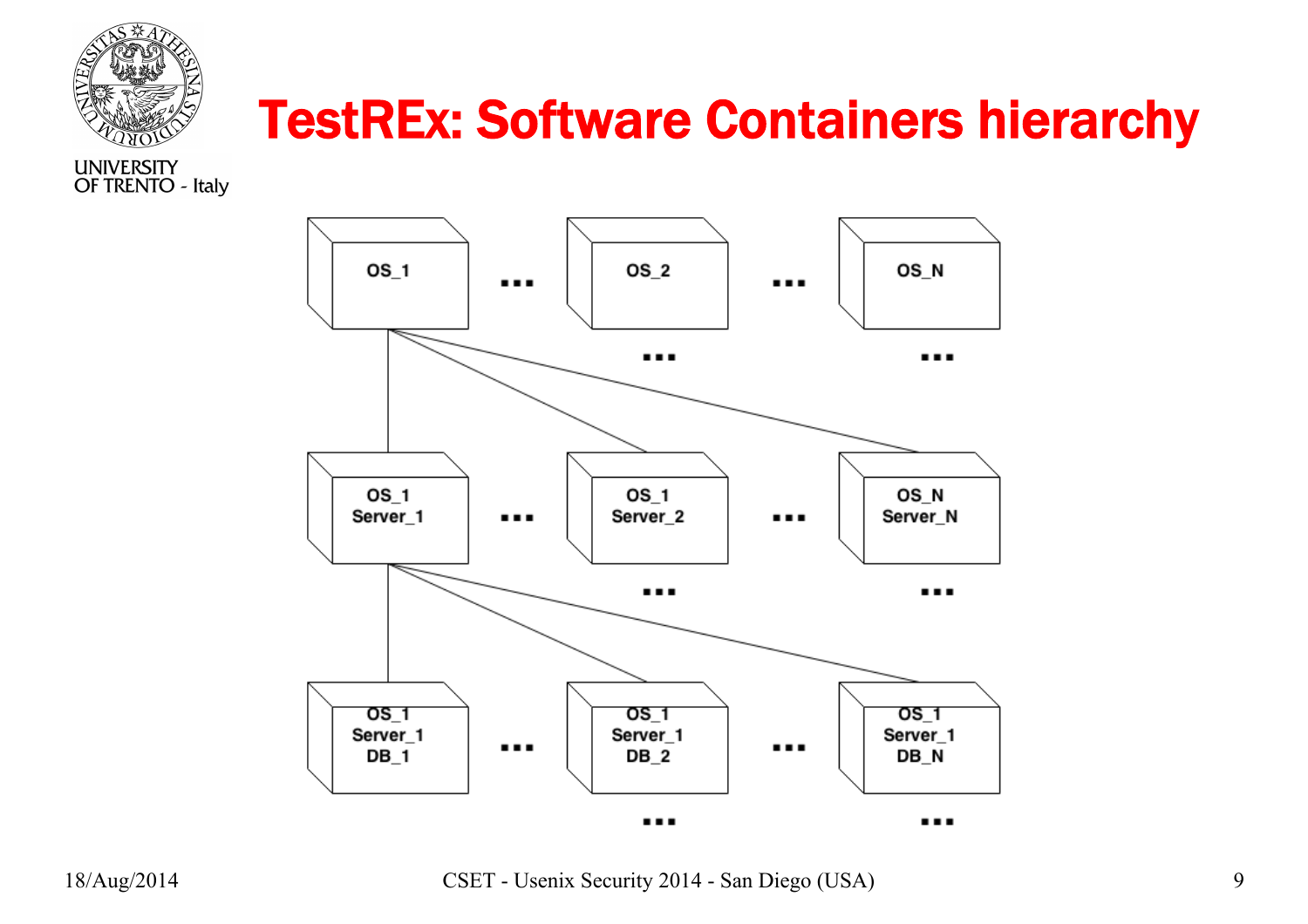

**UNIVERSITY** 

**TestREx: Exploits** 

OF TRENTO - Italy • **Exploit – "TestREx Definition"** 

- sequence of [automated] actions required to subvert a vulnerability in an application and verify its success
- **Low Level Technicality** 
	- Self-contained unit test + description metadata
	- Python script + Selenium driver (automate browser)
	- Script passes results of its run to Execution Engine
- **Which exploits are present?** 
	- Adapted corpus of exploits taken from BugBox
	- Created own example exploits (17) with WebGoat and server-side JavaScript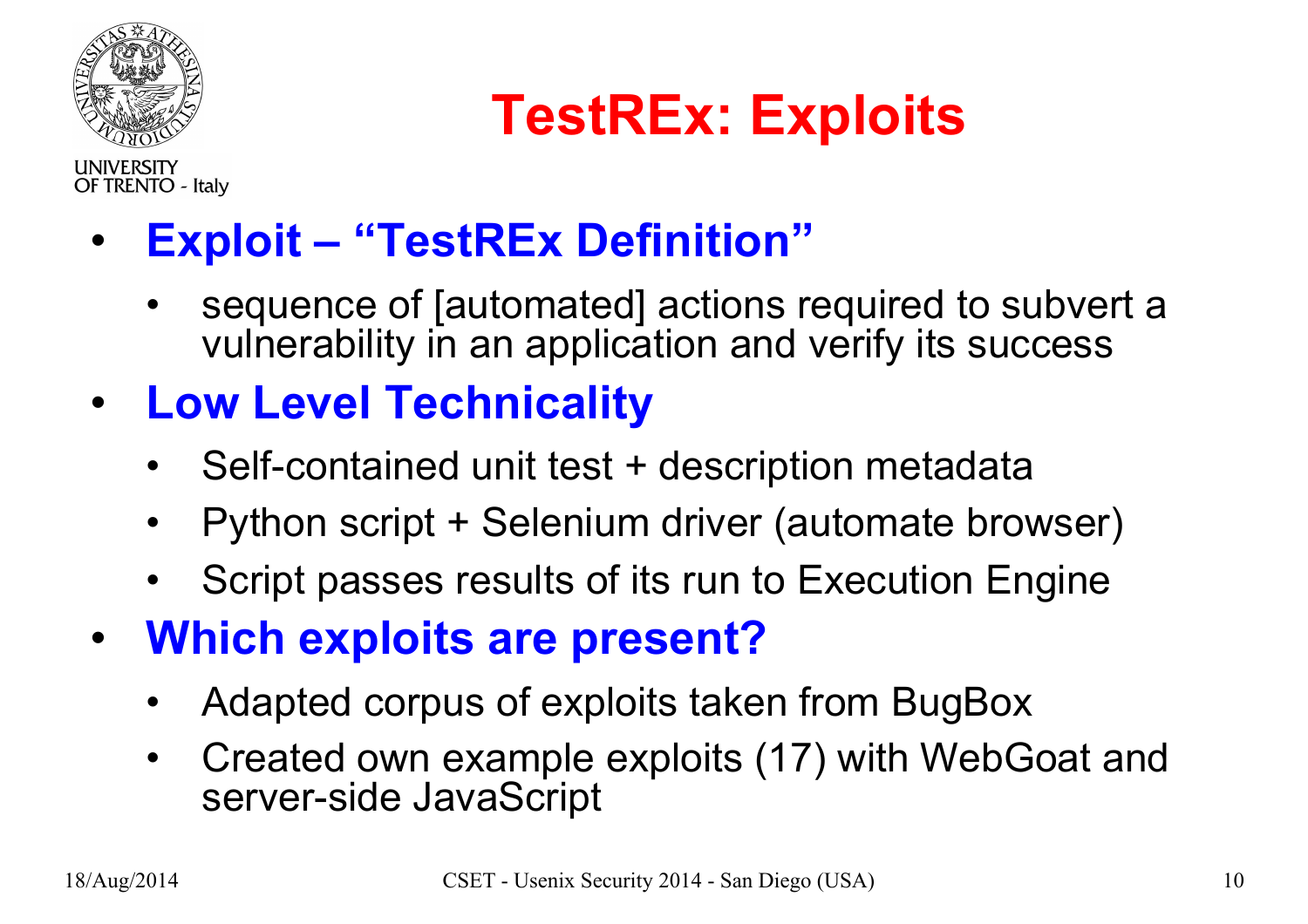

#### **UNIVERSITY OF TRENTO - Italy**

#### 1 from data.exploits.framework.BasicExploit import BasicExploit  $\overline{z}$ 3<sup>e</sup>class **Exploit**(BasicExploit): 4  $\mathsf{attributes} = \{$ 5 'Name': 'SQLInjectionExploit', 6  $'Description': "SQL injection in MonqoDB + node.is application."$ 7 8  $'References'$ :  $\lceil 'empty" \rceil$ . 'Target': "SQLInjection", 9 'Container': 'ubuntu-apache-mysql', 10 'TargetLicense': '', 11 12  $'Pluqin'$ :  $'$ . 'VulWikiPage': "None", 13 14 'Type': 'SQL injection' 15 ł 16  $17\odot$  $def$  runExploit(self): 18  $w = self$ w.navigate("http://localhost:49160/insecureLogin.html") 19 20 w.find("userid").keys("pwned'  $OR$  'a'='a") w.find("submit").click() 21 22 element =  $w.find("body")$ self.assertIn("Hello, Batman!", element.raw.text) 23 24

Exploit example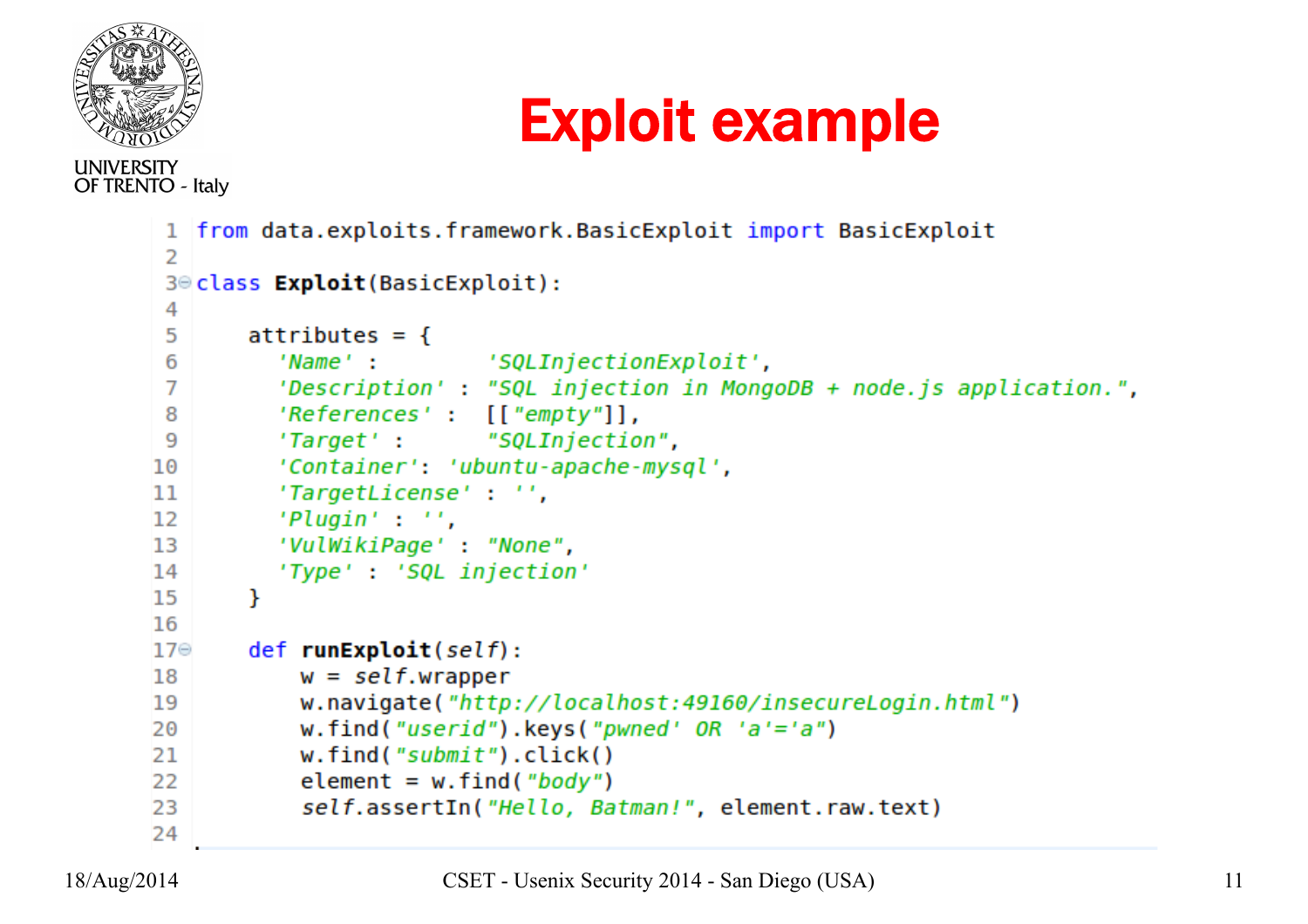

**LINIVERSITY** 

**OF TRENTO - Italy** 

**Running an Experiment** 

• **Modular way to run exploits and applications**

- All exploits are independent scripts that can be supplied by anyone
- An application can be started in either "clean" or "infected" state
- **Sample scenarios** à **regression testing and configuration testing**
	- Deploy multiple versions of an application and understand what was fixed though the version history
	- Deploy an application on different platforms and see the correlation between third-party software and vulnerabilities

#### • **Report generation**

• A .csv file with exploit run results and exploit metadata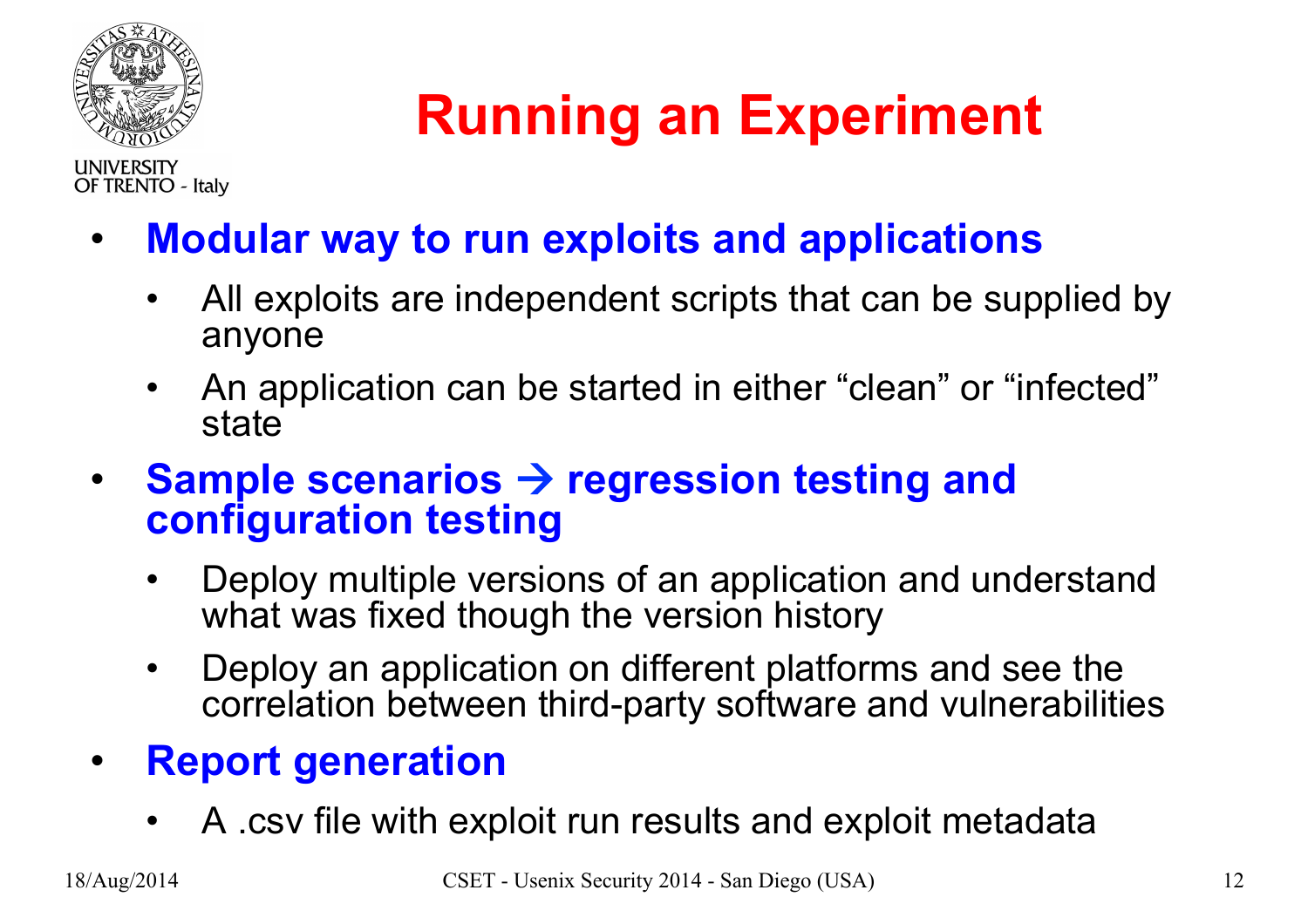

# **TestREx Business Applications**

**OF TRENTO - Italy** 

- **Executable documentation for software companies** 
	- "document an exploit" = "write a TestREx script"
	- Automated security + configuration testing
	- Automated regression testing suite
	- Penetration testing support tool
- **Aid for security-unaware developers**
	- Part of training toolkit for studying web app security
	- Benchmark for code analysis tools evaluation
- **Patent Pending for SAP Labs**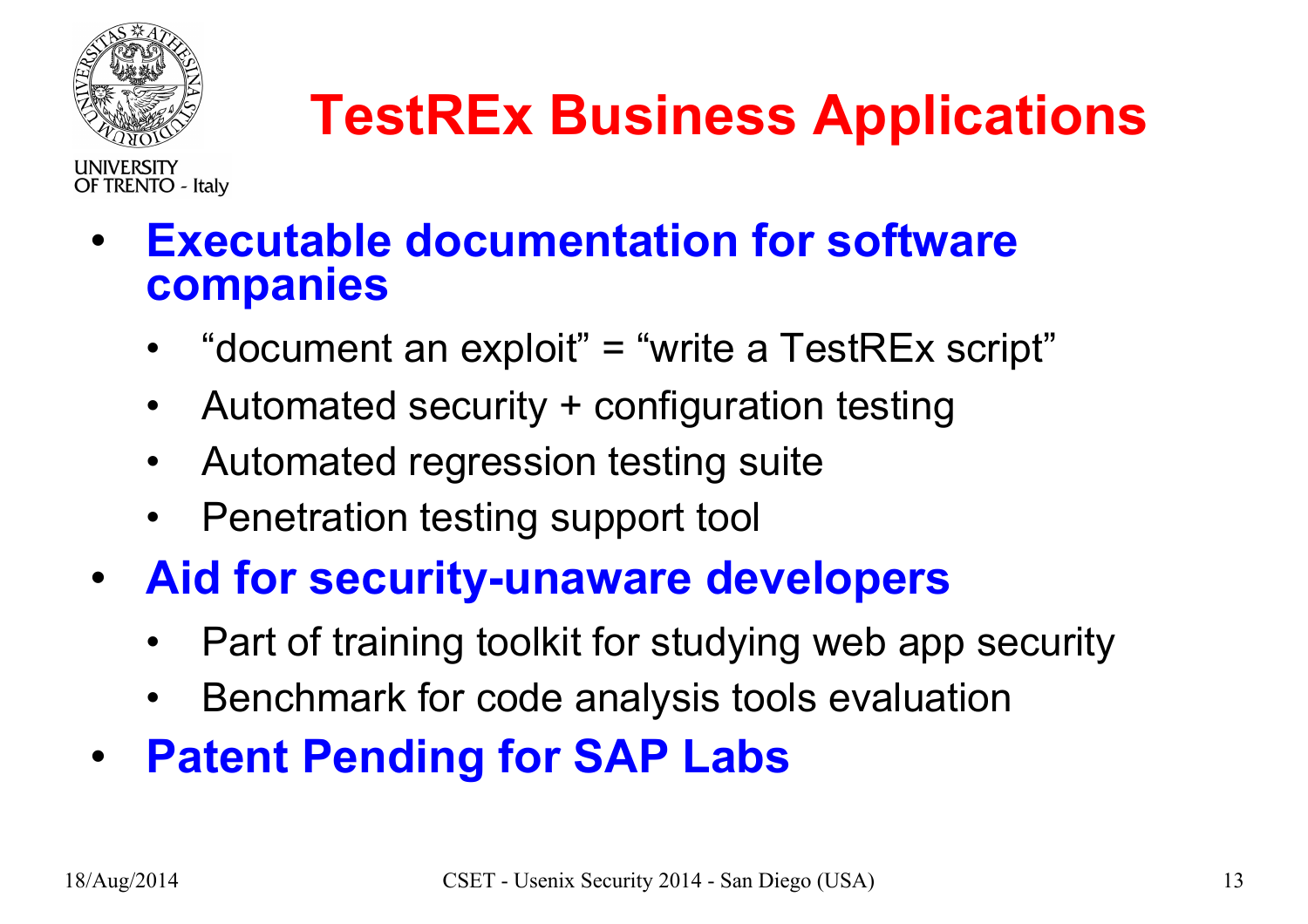

**OF TRENTO - Italy** 

**Future Work** 

• **Engage UNITN students** 

- Extension of the exploit/vulnerability corpus
- Implement a number of attack scenarios and countermeasures for JavaScript
- Use TestREx as a part of a toolchain for scanning Node.js
- **Build a hierarchy of exploits similarly to what we did with containers**
- **Semi-automatic generation of test cases for security vulnerabilities** 
	- Use TestREx for JavaScript static analysis tools evaluation (to eliminate false positives)